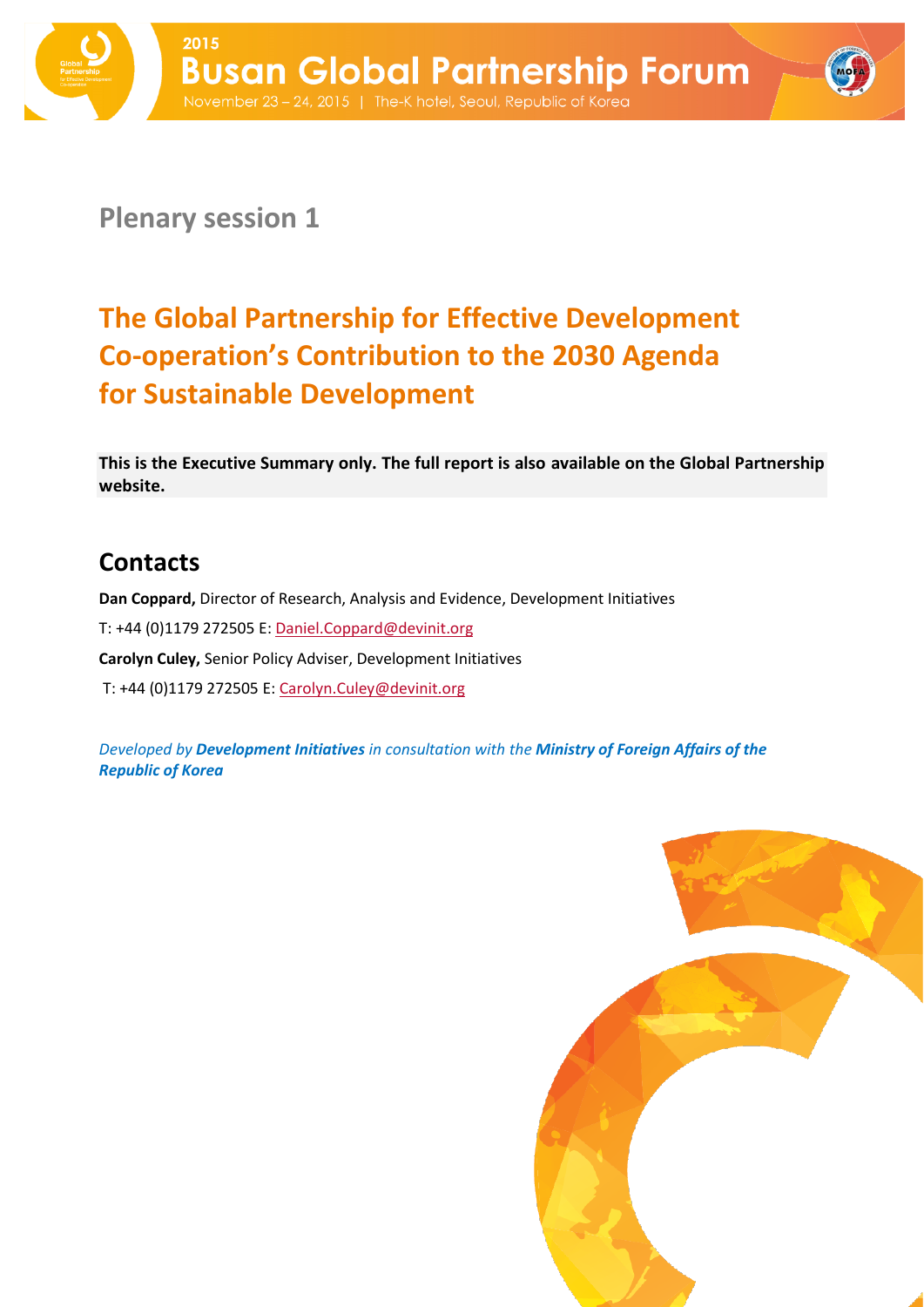

#### **Executive summary**

The Busan Partnership for Effective Development Co-operation, which led to the creation of the Global Partnership for Effective Development Co-operation (GPEDC), was a visionary agreement that represented a paradigm shift in how to 'do' development, moving from a North–South, donor–recipient model to one that embraced partnership, and from aid effectiveness to development effectiveness. It was prescient in forging "a new global development partnership that embraces diversity and recognises the distinct roles that all stakeholders in co-operation can play to support development." Four years later, similar language is echoed in *Transforming our world: the 2030 Agenda for Sustainable Development*, <sup>1</sup> which seeks to "Enhance the Global Partnership for Sustainable Development, complemented by multi-stakeholder partnerships that mobilise and share knowledge, expertise, technology and financial resources, to support the achievement of the Sustainable Development Goals (SDGs) in all countries, in particular developing countries". The congruence between these two statements confirms that GPEDC's vision is central to the achievement of the SDGs, and provides the basis for it to make a unique contribution to the 2030 Agenda. This paper explores the GPEDC's potential role in relation to the 2030 Agenda and offers some preliminary conclusions to stimulate discussion at the 2nd Busan Global Partnership Forum.

#### *GPEDC as an inclusive, multi-stakeholder initiative*

The inclusive, multi-stakeholder nature of the GPEDC is identified by many as one of its key attributes, and a firm foundation for its contribution to the 2030 Agenda. As confirmed at the Mexico Steering Committee meeting in September 2015, given the widespread recognition of the need to mobilise not just development cooperation but all available financial resources to meet the ambition of the SDGs, the GPEDC's inclusion of emerging economies, the private sector and civil society organisations are potential strengths. But to capitalise on that potential, and to make an irresistible case for the GPEDC's role in achieving the SDGs, it is not enough for the GPEDC to bring these actors to the table. It needs to increase dialogue with them and encourage them to embed the shared principles of development effectiveness in their own ways of working, at global, regional and country levels.

At present, while some emerging economies have made a significant investment in the GPEDC, others are less engaged, and the same is true of civil society actors. The situation is even more complex with regard to the private sector, given the plethora of individual initiatives focused on enhancing its contribution to development, and there is a need for the GPEDC to clarify its comparative advantage and determine its specific role in this area. Comparison between the shared principles agreed at Busan and the effectiveness principles developed by each of these stakeholder groups within their own forums highlights considerable scope for enhanced collaboration.

Implementation of the SDGs is likely to be through a complex network of partnerships using national experience to build and share best practice across regions, and then using regional platforms to drive global change. It is by encouraging inclusive partnerships of all kinds at country and regional level, and by providing a forum in which members can share their experience and identify common lessons learned, that the GPEDC will maximise its contribution to the 2030 Agenda.

### *The GPEDC's global monitoring framework*

The GPEDC's global monitoring framework is also identified by many stakeholders as a unique and valuable asset that could contribute to the monitoring of the SDGs. For this to happen, the monitoring framework needs to be technically sound, based on an agreed theory of change, and presented in a way that provides an unstoppable logic between improving the quality of development and achieving the SDGs.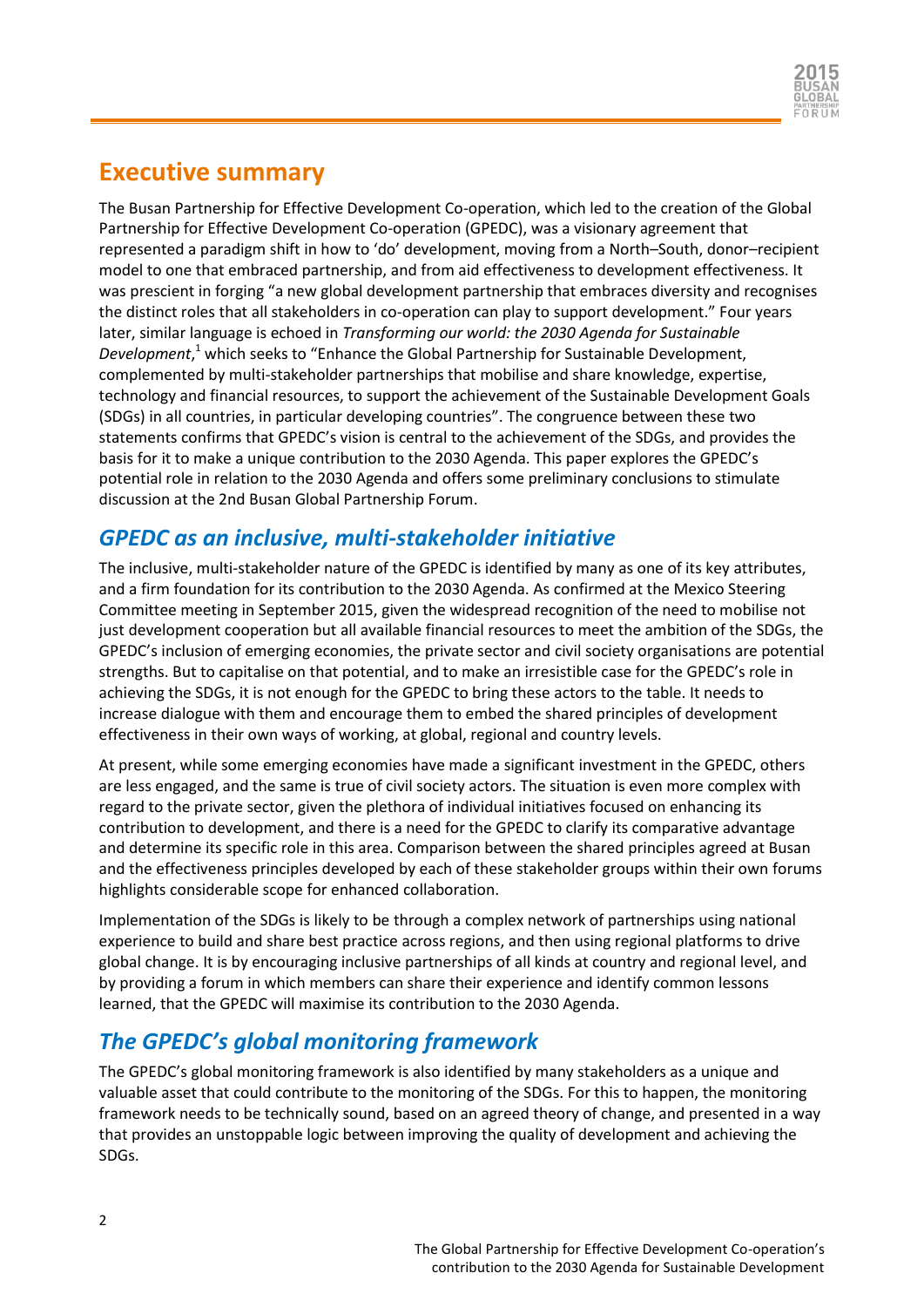

The current monitoring framework has ten indicators, all of which have targets for 2015, so the first challenge in increasing its relevance to the 2030 Agenda is to revise the targets and the political commitments on which they are based. A second challenge identified in this paper is that aggregate progress on several of the long-established indicators imported from the Paris Declaration has been slow, and if this persists it risks undermining the credibility of the monitoring exercise. Publication of disaggregated data in the next Global Monitoring Report would help to address the presentational aspect of this problem, but the GPEDC also needs to create space for an open dialogue about why progress has been so slow, what can be done to tackle this, and whether certain principles need to be reassessed.

While the monitoring framework should be expanded to include a wider range of actors over time, the GPEDC should focus on dialogue rather than data in the first instance and provide space for capturing this in narrative form. This could be included either in the Global Monitoring Report or in complementary materials, and captured in updates from regional and national workshops.

With a more robust monitoring framework in place, the GPEDC would be well placed to offer its expertise to the SDG monitoring exercise and contribute to the broader follow-up and review mechanisms established by the 2030 Agenda. In terms of approach, the GPEDC could contribute to the global SDG monitoring framework in two different ways – it could seek to become a qualitative data source for a number of individual means of implementation (MOI) indicators; it could offer a complementary report that considers development effectiveness in the context of the SDGs more broadly; or it could pursue both approaches. The GPEDC's experience of running a complex global monitoring exercise, and of establishing successful regional platforms, could provide valuable lessons for those involved in monitoring the SDGs, and the GPEDC should explore the best ways of sharing these.

#### *Conclusions*

While the SDGs focus on development outcomes (such as ending extreme poverty), the GPEDC focuses on the quality of development inputs: the effectiveness of development. The two are inextricably linked because more effective inputs and behaviours will contribute to sustained improved outcomes. By maximising its assets, and demonstrating its value in improving development effectiveness, the GPEDC can make a unique contribution to achieving the ambitions of 2030 Agenda. For this to happen, the GPEDC needs to play to its strengths and address its weaknesses as follows:

- 1. While the multi-stakeholder nature of the GPEDC is a potential strength, to capitalise on this in the post-2015 era, the GPEDC needs to collaborate more with other stakeholder forums at global and regional levels, and promote more dialogue and lesson learning between all of its stakeholders at country level to maximise its impact. The 2nd Busan Global Partnership Forum provides a good opportunity for exploring this with many of its key stakeholders.
- 2. The monitoring framework needs to be strengthened, its theory of change validated and its continuing relevance tested if it is to be presented as a key component of the GPEDCs 'offer' to the 2030 Agenda. In particular, the GPEDC needs to update existing targets, consider new indicators based on new commitments, and examine why progress on several of its long-established indicators has stalled and what can be done to address this (if the indicators in question are still judged to be relevant and important).
- 3. Much of the GPEDC's added value derives from the activities undertaken by participants at country level. Consideration should be given to creating a new, openly accessible online platform for sharing best practice and lessons learned from this and other GPEDC forums and workshops. A global repository of lessons learned under the GPEDC, including on the Global Partnership Initiatives and other cross-cutting efforts, could show the value added of the GPEDC and motivate new initiatives among stakeholders to support SDG implementation through effective development cooperation.